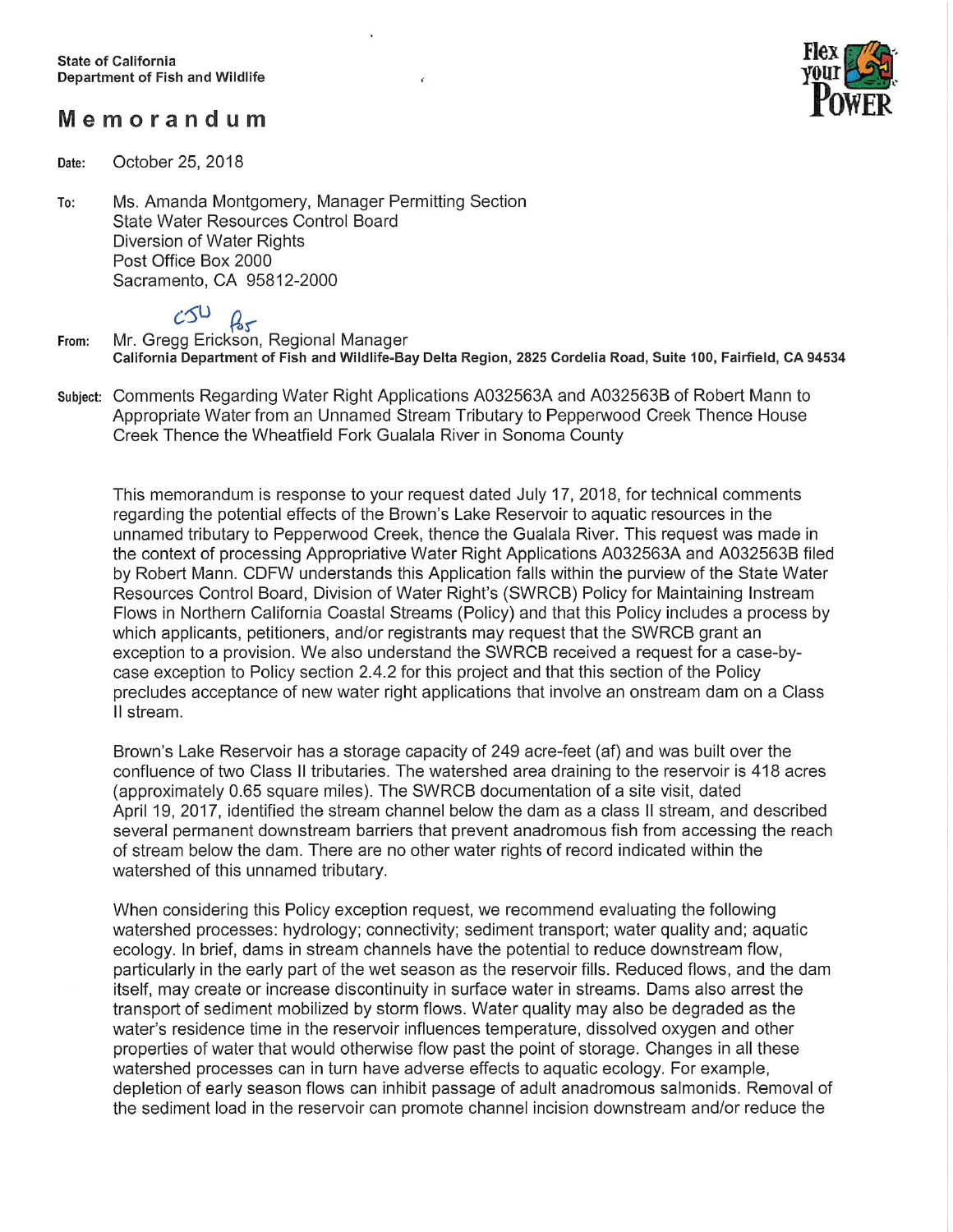availability of salmonid spawning habitat. In addition, the reservoir itself creates habitat conducive to the presence of piscivorous non-native species such as bass and bullfrogs, which can in turn depress populations of salmonids, frogs, western pond turtles and other native species.

The dam under consideration likely has some effect on the natural hydrology of the watershed, and therefore the resulting stream flow downstream. However, the interception of flow in the smaller fraction of the total watershed area will be moderated by the larger contribution of unimpaired portions of the watershed. The lack of additional diversions along the flow path also contributes to maintaining an unimpaired hydrology. If the SWRCB proceeds with processing this Application, a complete Water Availability Analysis as defined in the Policy should be completed to determine the extent of hydrologic effects.

The degree to which permitting of the reservoir will promote the maintenance of bullfrog and bass habitat should also be evaluated. This and other potential effects should all be considered and the following conditions, if incorporated into the water right, will likely address these concerns:

- 1. A season of diversion limited to the period between December 15 and March 31.
- 2. A minimum bypass of the February median, or natural unimpaired flow, whichever is less.
- 3. A passive system to bypass flow through or around the reservoir to ensure flows are not inadvertently interrupted.
- 4. No stocking of fish of any kind in the reservoir.
- 5. Development and implementation of an effective invasive species management plan. The plan should include, at a minimum, an annual survey for bullfrogs and bass in the reservoir and proposed actions to manage those species. Management actions may include completely draining the reservoir between September 1 and November 15 every two to three years for a minimum of two weeks or until bottom soil is completely dry and/or more direct actions, such as seining and other lawful methods to capture bullfrogs and bass. The plan would also include alternative measures that will be implemented if the above-described actions fail to adequately manage invasive species.
- 6. Reasonable access for CDFW personnel to monitor compliance.

CDFW has also determined that Fish and Game Code Section 1602 applies to the operation of the reservoirs. Section 1602 requires a person to notify CDFW for any activity that will: 1 ) substantially divert or obstruct the natural flow of a river, stream, or lake; 2) substantially change the bed, channel, or bank of a river stream or lake; or 3) use material from the bed, channel, or bank of a river, stream, or lake. Examples of activities that require notification include diverting water from a river, stream, or lake for domestic use or irrigation and, as in this case, impounding water in an on-stream reservoir. Permittee shall notify CDFW in accordance with Fish and Game Code Section 1602, and receive a letter from CDFW indicating the application is complete, prior to SWRCB's approval of the permit. Procedures for submitting a notification form can be found at: https://www.wildlife.ca.qov/Conservation/LSA/Forms